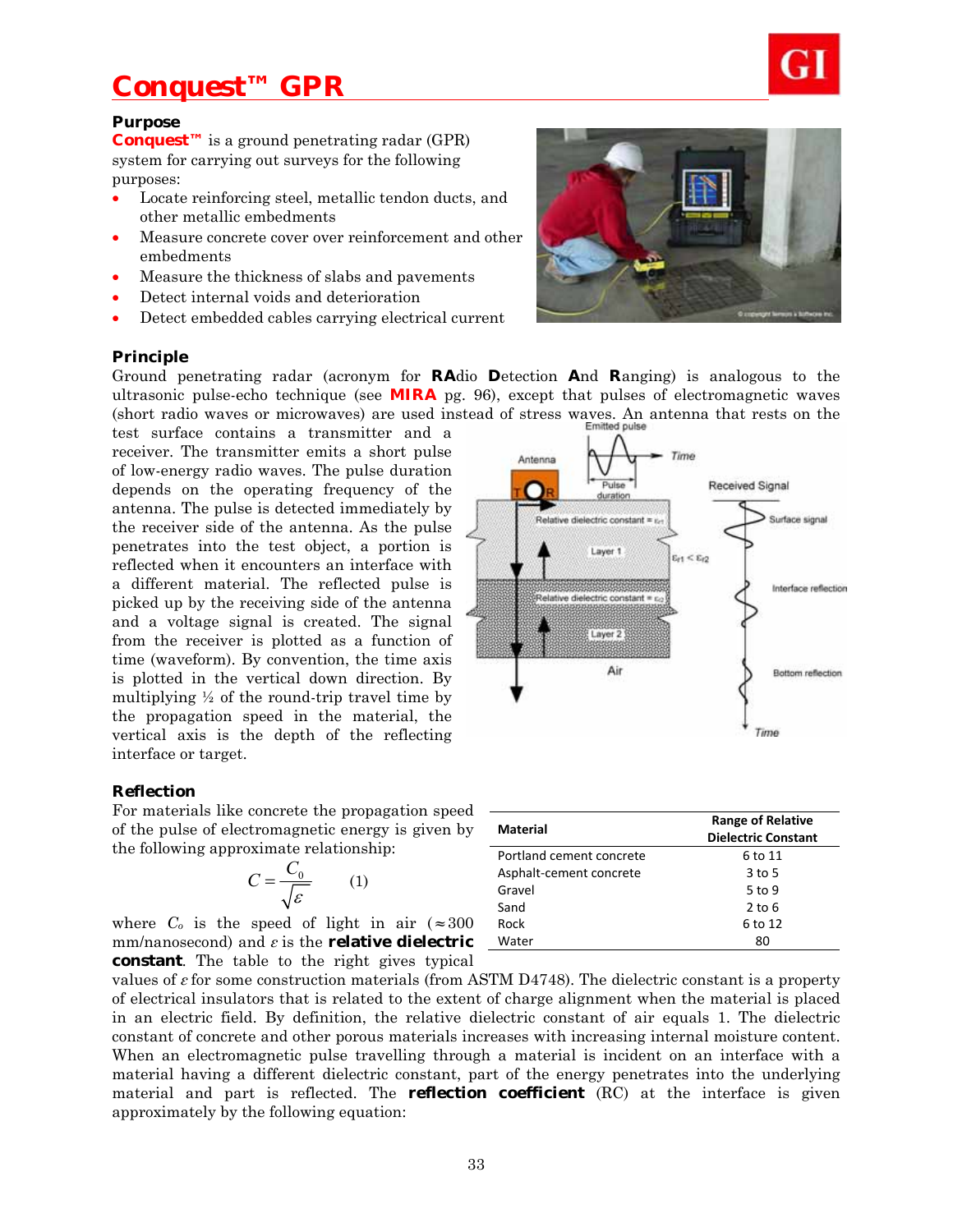

$$
RC = \frac{\sqrt{\varepsilon_1} - \sqrt{\varepsilon_2}}{\sqrt{\varepsilon_1} + \sqrt{\varepsilon_2}} \tag{2}
$$

 $\overline{I}$ 

where  $\varepsilon_1$  and  $\varepsilon_2$  are the relative dielectric constants of the top material and underlying material, respectively. The reflection coefficient at a concrete-air interface is different for GPR compared with stress-wave methods (impact-echo or ultrasonic-echo). For stress waves, the reflection is almost 100 % because the acoustic impedance of air is negligible compared with concrete. On the other hand, for GPR the mismatch in dielectric constants at a concrete-air interface is not as drastic, and only about 50 % of the incident energy is reflected at a concrete-air interface. While GPR can detect the presence of voids, it is not as sensitive to the presence of concrete-air interfaces as are stress-wave methods; however, because only a portion of the energy is reflected at a concrete-air interface, the pulse is able to penetrate beyond the interface and "see" underlying features.

Metallic objects are not insulators and Eq. (2) is not applicable for reflection at a concrete-metal interface. Metallic objects, or targets, will totally reflect the portion of the pulse that is incident on the target. This makes GPR very effective for locating metallic embedments. On the other hand, strong reflections from embedded metals can obscure weaker reflections from other reflecting interfaces that may be present, and reflections from reinforcing bars may mask signals from greater depths. In addition, if the spacing between reinforcing bars is less than a certain value, which depends on cover and antenna frequency, the pulse is not able to penetrate into the underlying material.

The pulse is attenuated as it travels through the test object, and there is a limit to the thickness that can be inspected. For concrete, the depth of penetration depends on the characteristics of the GPR system, the concrete moisture content, and the amount of reinforcement. With increasing moisture content and amount of reinforcement, penetration decreases. For relatively dry unreinforced concrete, the maximum penetration of the pulse produced by a 1-GHz antenna is about 600 mm

#### **Signal Display**

In the early development of GPR, test results obtained as the antenna was scanned along a line were displayed using pen plotters (oscillographs). The recorded waveforms were plotted side by side as shown to the right. The horizontal axis is the antenna location along a scan line and the vertical axis is the round-trip travel time, which can be converted to depth if the wave speed is known. These so called waterfall plots (or wiggle plots) take on a topographic appearance and provide a cross sectional view of the targets within the object. Changes in the pattern of the received signals are relatively easy to identify.



Modern computer-based GPR systems use a different approach for displaying the results of a scan along a line. The basic element used to

Scan Cross section of member with bars Shaded Line scan image of Individual received signal Line cross section

create the display is still the waveform output from the antenna. The principle is illustrated in the figure on the left, which shows a schematic of two reinforcing bars in concrete. The shaded region below the antenna is the influence zone of the antenna. Any target within the influence zone has the potential of being detected. The waveform that is shown represents the antenna signal when the antenna is directly over the first bar. The waveform is transformed to a shaded line, with the degree shading related to the amplitude of the waveform. High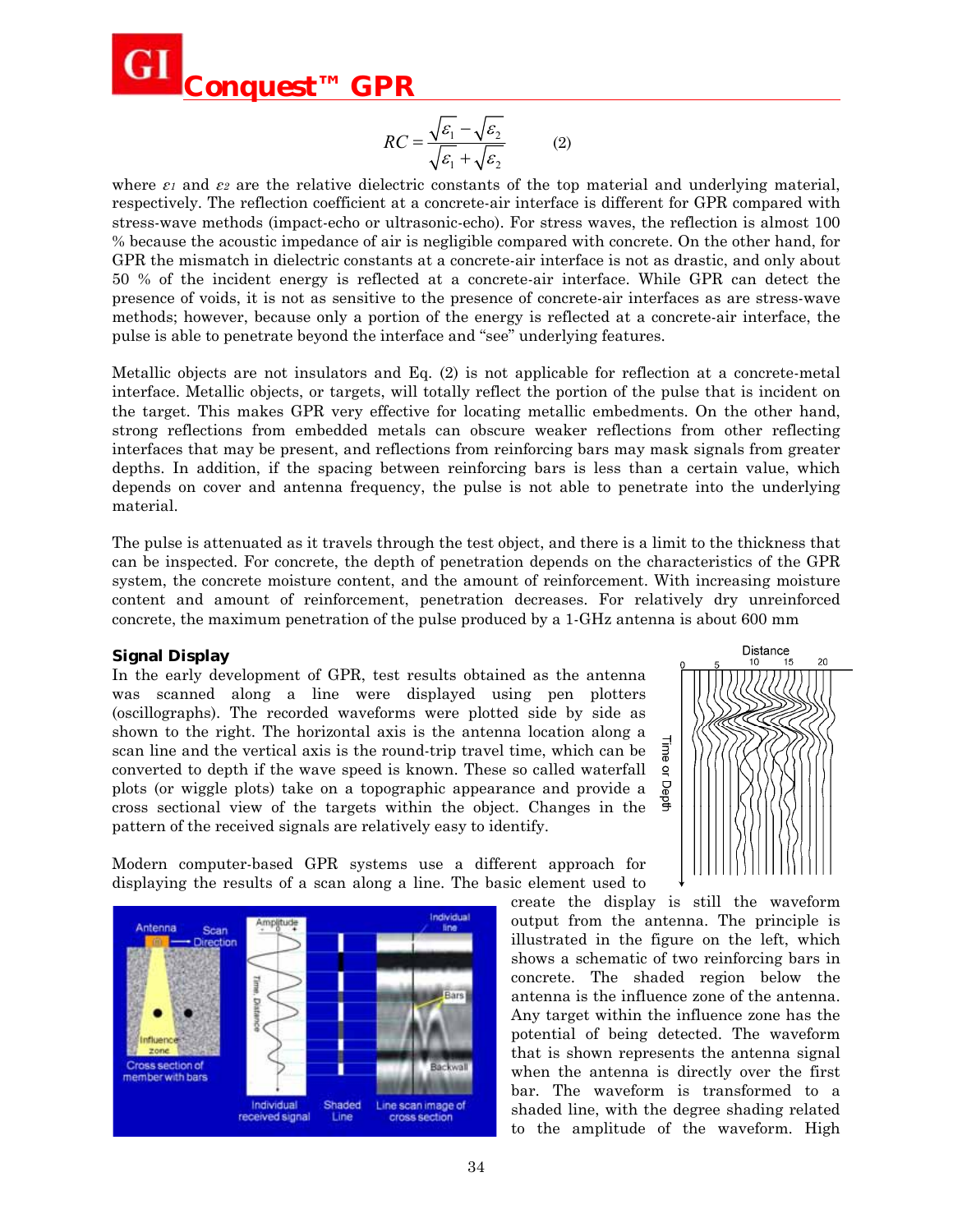

positive amplitude is shown as white and high negative amplitude is shown as black. Intermediate amplitudes are shown as varying shades of gray. When the antenna is moved, a new line is generated corresponding to the new antenna position, which is measured by a distance wheel on the antenna. As the antenna is rolled continuously along the surface, a 2-D image is created as shown on the right side of the figure. The image represents the cross section of the test object along the scan line based on the antenna signal. The bands at the top of the image are due to the pulse being received directly by the receiver as the pulse is being emitted. The inverted V patterns represent reflections from the two bars and the dark band in the lower portion of the image is the reflection from the back wall of the test object. The **Conquest™** system permits the display to be shown in various shades of colors as well as the traditional grayscale. In addition, a filter can be applied to remove horizontal bands in the display and enhance the image due to reflections from embedded targets

#### **Hyperbolic Patterns**

As shown in the previous figure, reflections from reinforcing bars result in an inverted V pattern in the line-scan image. This pattern occurs because the antenna has a characteristic influence zone and it is capable of "seeing" a reinforcing bar when the center of the antenna is not directly over the bar.

When the antenna is offset with respect to the reinforcing bar, the round-trip travel time of the reflection is longer than when the antenna is directly over the bar. As result, the depth of the bar appears to be greater than the actual depth. As shown by the equation in the figure to the right, the apparent depth is a hyperbolic function of the offset. This is the reason for the characteristic inverted Vs due to reflections from reinforcing bars or similar circular metallic targets such as tendon ducts, pipes, conduits, or electrical cable.



#### **Power Cable Detector (PCD)**

A unique feature of the **Conquest™** GPR system is a sensor in the antenna to detect electrical current in embedded conductors. While cables and wires will be detected by the GPR as would other metallic objects, the PCD measures the magnetic field that surrounds an electrical conductor carrying alternating current. Thus the **Conquest<sup>** $M$ **</sup>** is able to discriminate between reinforcing bars and cables carrying electrical current. The PCD operates while the GPR survey is performed and the display of the PCD signal can be toggled ON/OFF. Because the PCD display indicates the variation of the measured magnetic field surrounding the cable, the pattern is affected by the details and relative orientation of the conducting wires. The following are examples of the image of a live electrical cable with the PCD display turned OFF and the display turned ON. With the PCD turned OFF, the GPR image of the cable is shown along with images of reinforcement. With the PCD turned ON, the bars do not appear and the image of the magnetic field surrounding the live cable is shown.



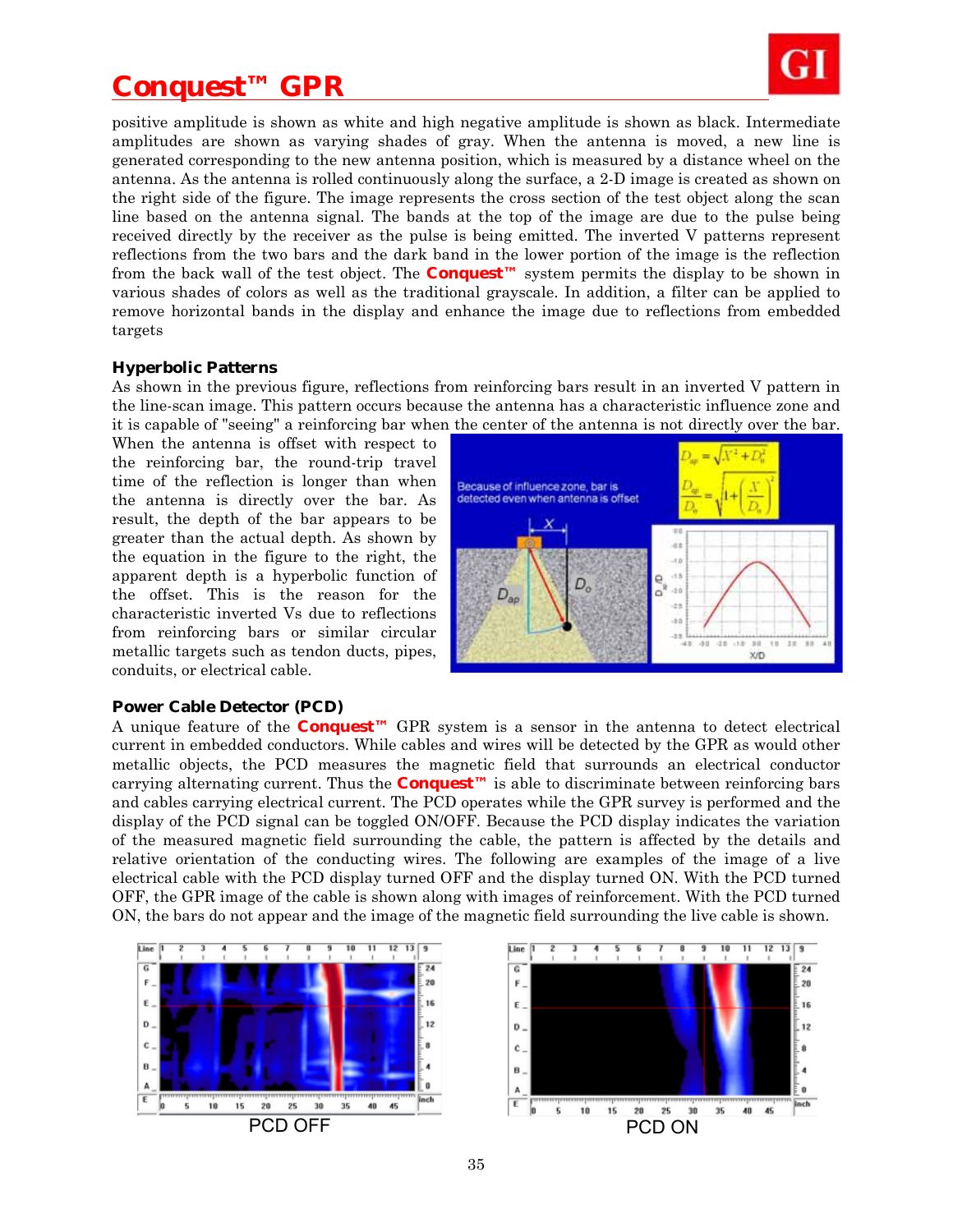## **Wave-Speed Determination**



The fact that reflections from circular metallic targets have characteristic hyperbolic shapes in a line-scan display can be used to estimate the wave speed in the material, which is needed to convert the round trip travel time to depth. The principle is illustrated in the figure to the left. The equations in the shaded box show that the relationship between travel time *t(x)* and antenna position (*X*) depends on the following parameters: (1) the location of the target  $(X_0)$ along the scan line; (2) the target depth (*Do*); and (3) the wave speed (*V*). The values of the parameters can be estimated by least-squares curve fitting to measured round-trip travel time

data. The data points in the graph are travel times obtained by analyzing the waveform records of the line scan. The curve represents the best-fit of the  $t(x)$  equation by finding the best-fit values of the three parameters. In this case, the estimated location of the target is 500 mm from the start of the scan, the estimated target depth is 127 mm, and the wave speed is 101 mm/ns. In the **Conquest™** GPR system, the user can invoke the built-in software to estimate the wave speed based on automatic analysis of well-defined hyperbolas in the line-scan display. Once the wave speed is estimated, the vertical scale in the image will show the correct depths of the various targets.

### **Line Scans and Grid Scans**



The grid scan mode is used to collect line-scan data in two directions using a specific test grid. The **Conquest™** system comes with plastic and paper sheets on which a 600 x 600 mm (or 24 x 24 in.) test grid has been marked. A single sheet or multiple sheets are taped to the

The **Conquest™** GPR system can be operated in two modes: **line scan** and **grid scan**. In line-scan mode, data are recorded as the antenna is moved along a line. The cross-section is displayed in real time as the antenna is rolled along the surface. The maximum line-scan length that can be saved is 6.4 m (21 ft.). The optimum image is obtained by scanning in a direction perpendicular to the direction of the bars or tendon ducts to be detected. The line-scan mode is used often for a preliminary investigation to establish the orientation of the targets of interest.



surface, and the antenna is scanned along the grid, first in one direction and then in the other direction. The computer display assists the user in acquiring data in the correct sequence.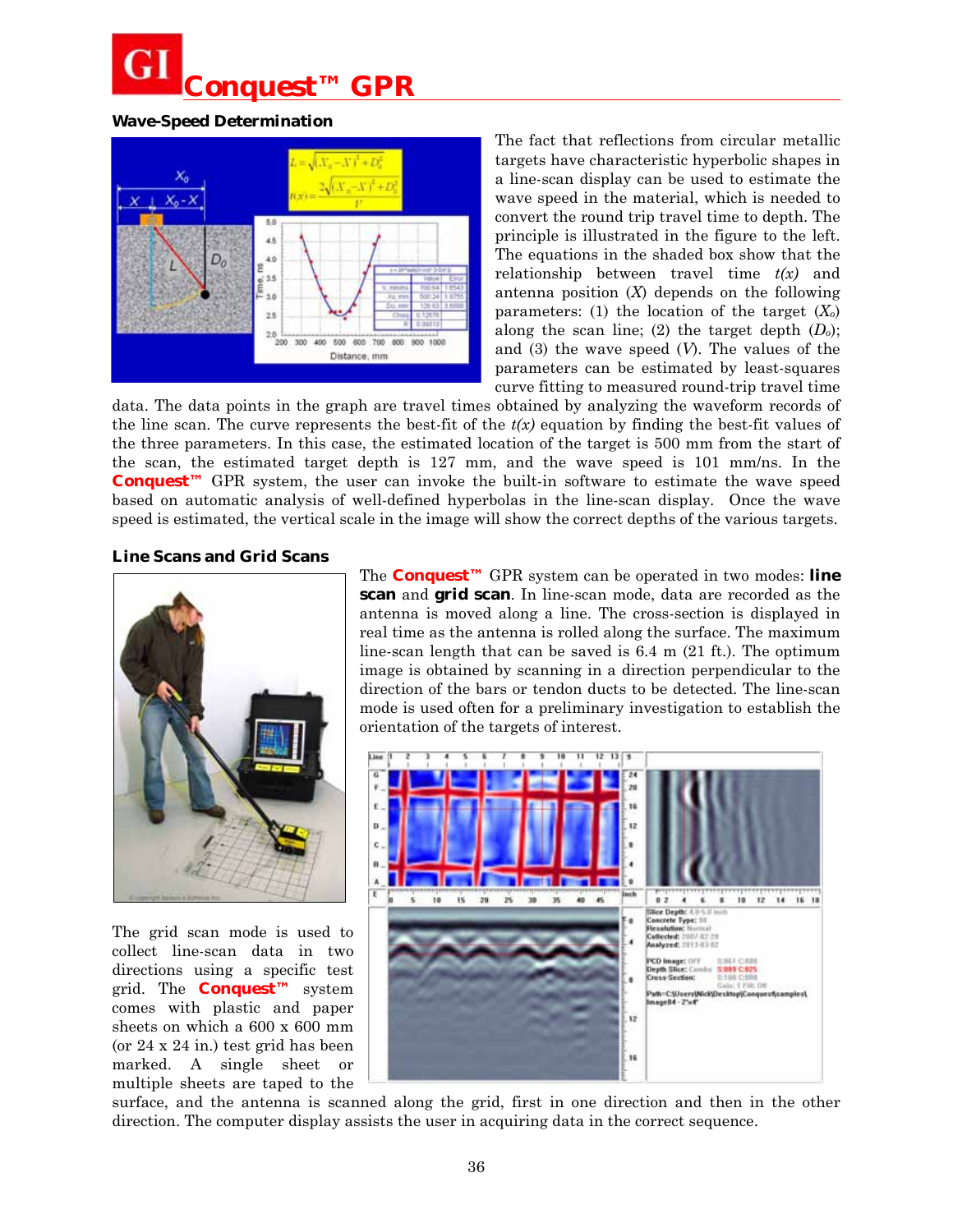

After the grid is scanned, the data are processed and results can be viewed as a series of slices through the volume below the grid location. In the example on the previous page, the image in the upper left is a plan view of a 25 mm thick slice at a depth of 100 mm (4 in.). The presence of an orthogonal grid of reinforcement is shown clearly. The other two views represent slices in the two vertical directions. The crosshairs are used to select the slice planes. The data can also be exported to a memory card for additional signal processing and printing using optional PC software, as shown in the above figure.

GPR systems can detect reinforcement and other embedded metal targets at greater depths than electrical covermeters (see pg. 42). The size of reinforcing bars, however, cannot be determined with commercial GPR systems Care must be exercised to avoid interpreting the bar images shown in the displayed depth slices as actual bar sizes. A 3 mm bar and a 25 mm would both appear in the image as 30 mm bars, which is the resolution of the **Conquest™** system.

### **System Description**

Two models are available: **Conquest™** and **Conquest SL™** (small and light). The **SL** version is more compact and lightweight but retains the main features of the **Conquest™** system, which include the following:

- Line-scan mode for reconnaissance surveys
- Grid scan mode for detailed on-site 3-D imaging
- Real-time detection of embedded objects
- Power cable detection
- LCD display
- Rugged carrying case

There are two configurations for the **Conquest™**:

(1) **Base Configuration,** which includes:

- Control unit with 15 in. LCD display and built-in help system
- GPR sensor head with distance wheels
- Power cable detector
- 5-m sensor cable
- AC power cable
- User manual
- Paper grids (set of 5)
- Rugged case with wheels and handle

(2) **Enhanced Configuration**, which includes the Base Configuration plus the following:

- Wireless remote to control system operation
- Attachable handle
- PC software
- Compact flash memory card and card reader
- Vinyl grids (set of 5)

The **Conquest™** requires AC current and an inverter system will be required for battery operation. The **Conquest SL™** can be ordered with an optional battery pack. All systems meet regulatory requirements for ultra wideband (UWB) devices